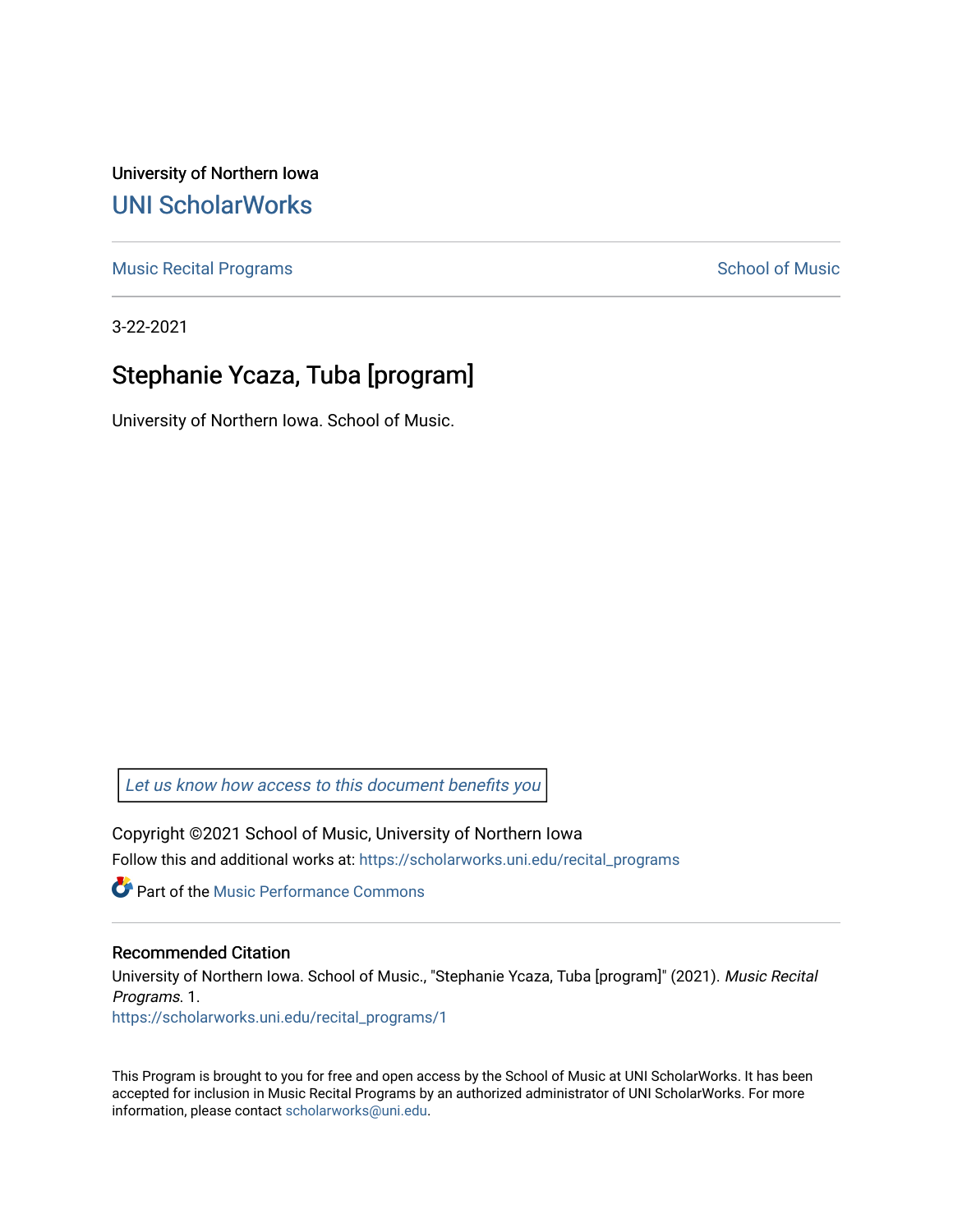# **Upcoming Events**

#### **UNI Tuba & Euphonium Studio Recital**

Wednesday, April 14 at 6:30 p.m. available via Livestream!

While our face to face events are limited this fall, the School of Music Calendar of Events is available online at **music.uni.edu/events** and will provide details on viewing several performances via video livestream. For more information, please call 319-273-2028.

In consideration of the performers and other members of the audience, please enter or leave a performance at the end of a composition. Cameras and recording equipment are **not permitted**. Please turn off all electronic devices, and be sure that all emergency contact cell phones and pagers are set to silent or vibrate. In the event of an emergency, please use the exit nearest to you. Please contact the usher staff if you need assistance.

This event is **free**, courtesy of the Panther Pass Program.

Performances like this are made possible through private support from patrons like you! Please consider contributing to School of Music scholarships or guest artist programs. Call 319-273-3915 or visit www.uni.edu/music to make your gift.



# **Stephanie Ycaza, tuba**